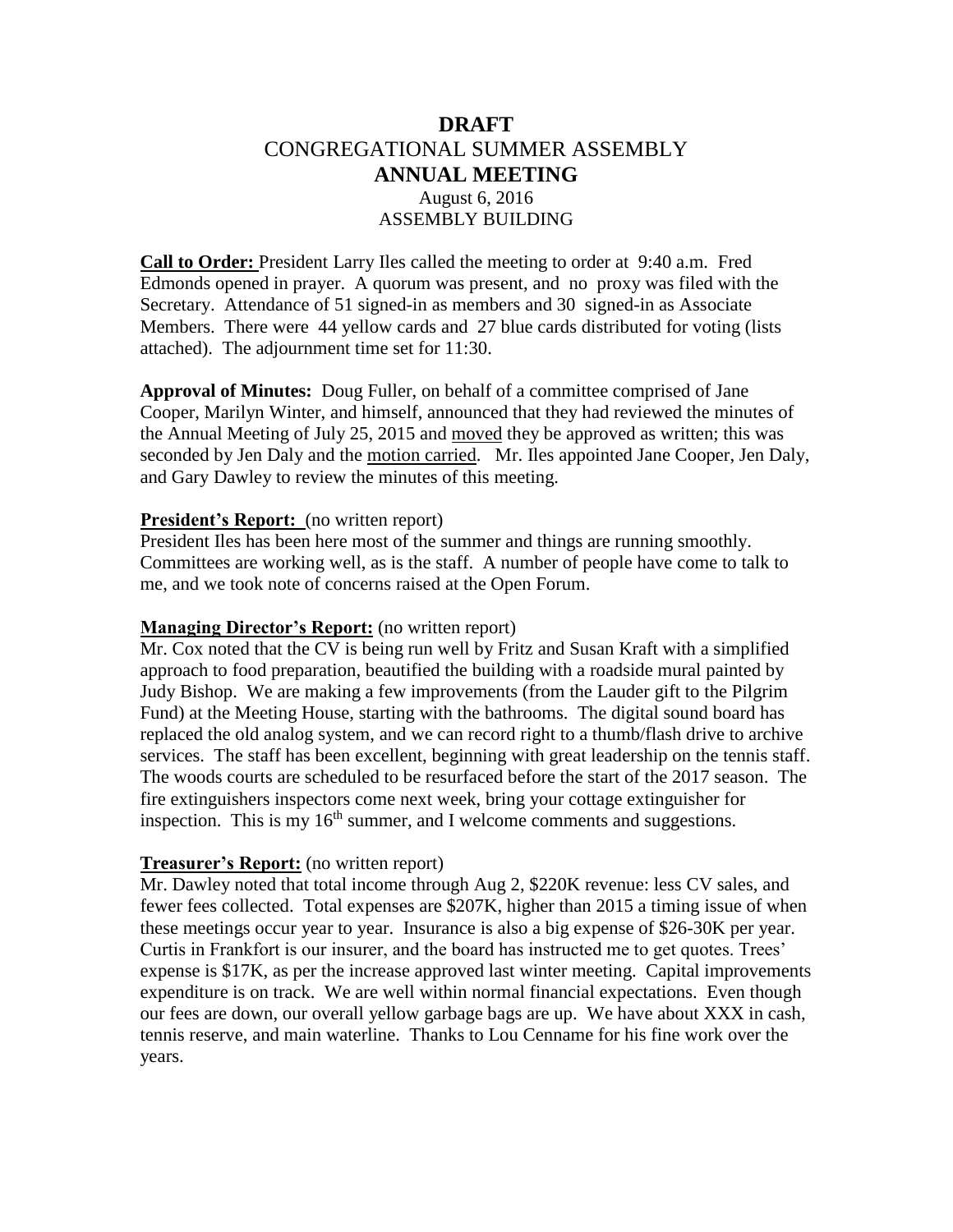### **Archivist's Report:**

Ms. Cooper asked people to read the written report. Early annual meetings in the early 1900's included much discussion re: owners who wanted to build barns on their property. An additional matter of concern re: Pilgrim Place for meetings is about people who have difficulty accessing the main floor, with no parking at the back where the ramp is. Mr. Joel Buzzell will build a new parking spot in the back in the off season. Starting next year we will be advertising that the summer of 2017 will have a History night.

### **Women's Association Report:**

written report

# **FUND REPORTS**

### **Education "Scholarship" Fund:**

Tom Teteak reported that the EF is doing well. Presented 10 for \$20,500. We have had donations of about \$25K each of the last two years, and we maintain a small reserve account. We try to encourage giving for these capable students who are in need (need and citizenship are our first two priorities for awards). We hope to increase our donations because we would like to give out to more students and/or more per student. Please give. Since EF inception, \$441K has been dispersed. It has been an honor and privilege to serve as EF chair for the last 10 years, and as I step down, Ginny Knutson will take over with capable hands.

### **Pilgrim Fund** (written report)

Mr. Pray reported that the PF is in good shape, with \$416K in the fund, and the 2016 growth has been 8%. The BOT would like to thank the Lauder family for its significant gift for rehabilitation of the Meeting House. We aim to be good stewards, but are also willing to spend down when an expense arises. The Sunday offerings and off-season donations averages about \$45K per year. Please consider a gift of any amount, we are grateful to the membership for its support. Typical funding: CSA music and Sunday School programs, Meeting House insurance, help with Common Property tree work, ecology landscaping and education. Next meeting is August 4, 2017, and all are welcome to attend.

### **Preservation Fund** (written report)

# **COMMITTEE REPORTS**

### **Arts Committee:** (written report)

**Budget Committee:** (written report) see the Treasurer's report

### **Buildings and Grounds:** (written report)

Mr. Joel Buzzell reported that we are taking care of a drainage issue on Standish, and our next project is roadwork. We have an exploratory new fire pit on the Crystal Beach.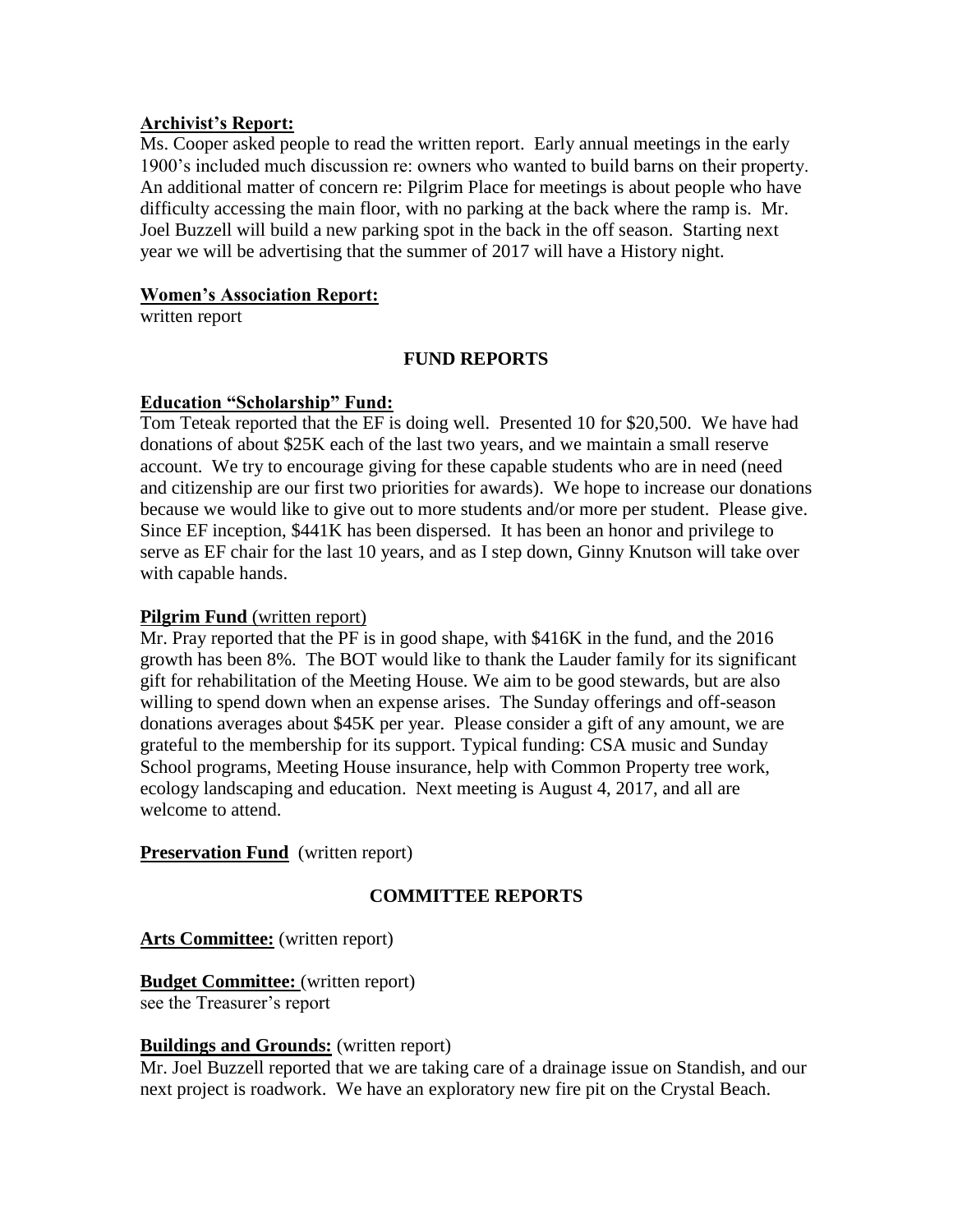This is intended to be a family spot, shared, no alcohol, no fooling around. Please encourage people to use it responsibly so we can keep it for future seasons. Please bring comments and questions to our meetings, you are welcome to attend. Mr. B thanked Mr. Cox

### **Bylaws:** no report

### **Calendar:** (no written report)

Ms. Schopp reported that next meeting is Monday at 11:00 in the lounge. Please give 2017 dates to us immediately.

### **Citation Committee** (written report)

### **Communications:** (written report)

Ms. Freeburg reported that some highlights center around our new intern, Julia Davis, who helps with the web site, the Face Book page, and the email listserv. A weekly email goes out with the next week's schedule, and includes stories from around the CSA. See the picture/link on each email, or go to the CSA web site tab, "stories", and a "Happening Now" banner for timely videos. We are always looking for savvy media and web publishing expertise to join our committee. We also update the CSA web site home page's White Board daily. This year, we began a detailed calendar on the web site. If you don't get the weekly email, please be sure the CSA office has your email address because we use the office list to populate ours. Thanks to Beth Congbalay for management of the Facebook page, we hit 1,000 followers this summer. There is also an unofficial CSA 411 group you can join, and it is useful for finding rides, selling items, and asking about babysitters (to name a few).

### **Construction Review:** (written report)

Mr. Kucera reported that there was one issue reviewed by the committee re: the Randall lot on M22/Standish Rd. The BOT elected to take no action (to not proceed with preapproval) until a new owner brings more detailed action. The lot has not been sold.

### **Crystal View:** no report

### **Ecology:**

Ms. Campbell shared that the butterfly garden is thriving. The EC pledged to raise \$1150 for this garden, and we raised \$1410. Thank you for your contributions of money, watering and weeding. Please contact Nancy Baglan to help. Thanks to Tim Dennison for securing the bench outside so it won't tip over backwards. The junior E intern program is designed for 12-15 year olds was suspended this year (previous years they've helped restore some land on Common Property). At this time, the EC is evaluating how best to engage this age group. Ecology Fun sessions have been very popular, with programs on pollinators, aquatics, and several sessions by Kevin Kinnan again this year. Our biggest day was 73 children on July 11. With help from WA and PF, we have sponsored three workshops this summer: Pollinators, Raptor Rehabilitation, and Bird Banding. We have also organized invasive species removal forays early in the season.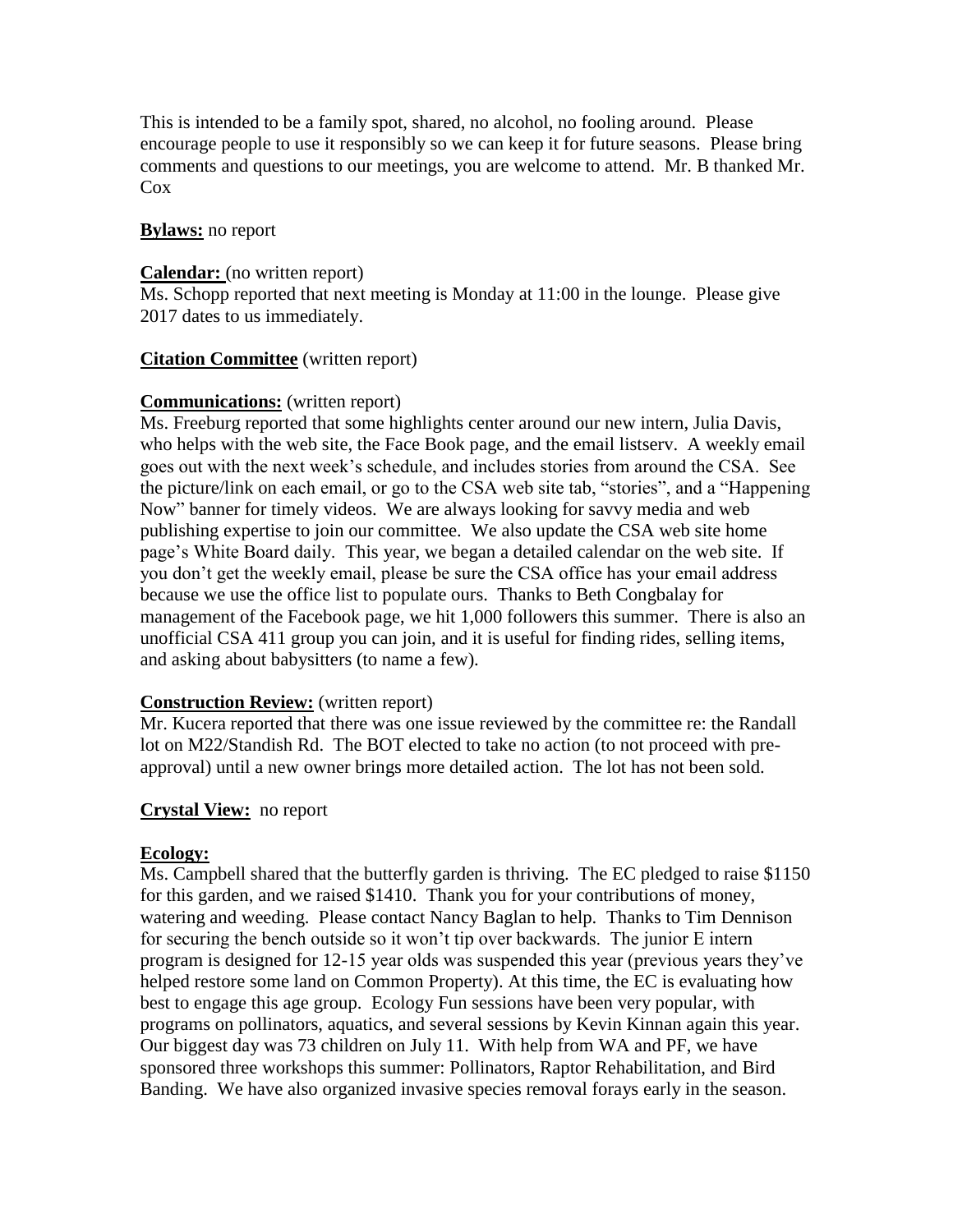Fred Lauerman has headed up the Crystal Beach cleanup of invasives. Nancy Baglan has organized a workshop with Grand Traverse Regional Land Conservancy to learn how to identify invasive species, and the 20 participants have been assigned areas on the CSA grounds to inventory and determine the incidence of IS on the grounds. Thanks to the EC for its hard work.

### **Forest Care:**

no report

### **Human Resources: (written report)**

**Legal:** (no report)

**Membership:** (written report)

### **Nominations:** (written report)

Mr. Iles thanked outgoing BOT members for their service. Ms. Gottlieb reported that the committee looks for people who record of working well with others, who have complementary personal/professional skills useful to the CSA, balance of age and gender, and 2/3 of BOT lot owners or adult children of lot owners (as per Bylaws), as well as other off-grounds diversity in geographic location both in the CSA surrounding areas, as well as home addresses across the country. Please send the committee suggestions, in writing, for potential BOT nominees. The incoming "class slate" includes: Jonathan Buntain, Eric Buzzell, Tom Campbell, Christine Somers Decker, and Liz Kucera Griffin. Ms. Daly moved, and Mr. Nahnsen seconded approval of these nominees. APPROVED. Ms. Gottlieb reported that The committee recommends Jonathan Buntain, Eric Buzzell, Tom Campbell, Christine Decker, and Liz Kucera Griffin as the slate of trustees for 2016-2019. XX moved and XX seconded that the slate be approved. The slate was unanimously approved. President Iles noted that these new Trustees should attend the Reorganization Meeting immediately following this meeting in the Lounge of the Assembly Building.

# **Spiritual Life:**

Mr. Edmonds reported that the Gibson lecture series for 2016 ended yesterday. Dr. Todd Weir was well-received, addressing history and worldview, and attendance was solid during the week. We still need a speaker for 2017, please share suggestions with the committee. We attempt to choose a speaker who will, even though addressing a particular constituency, will appeal to several. We have 2 vesper services this summer. Dick Nickel offered one, as a "Layman's Spiritual Journey", Carolyn Konnert played cello. Dr. Jack Harnish of the Presbyterian Church in Beulah will offer the second on August 14. He thanked ack Hawley, a committee member is retiring after many, many years.